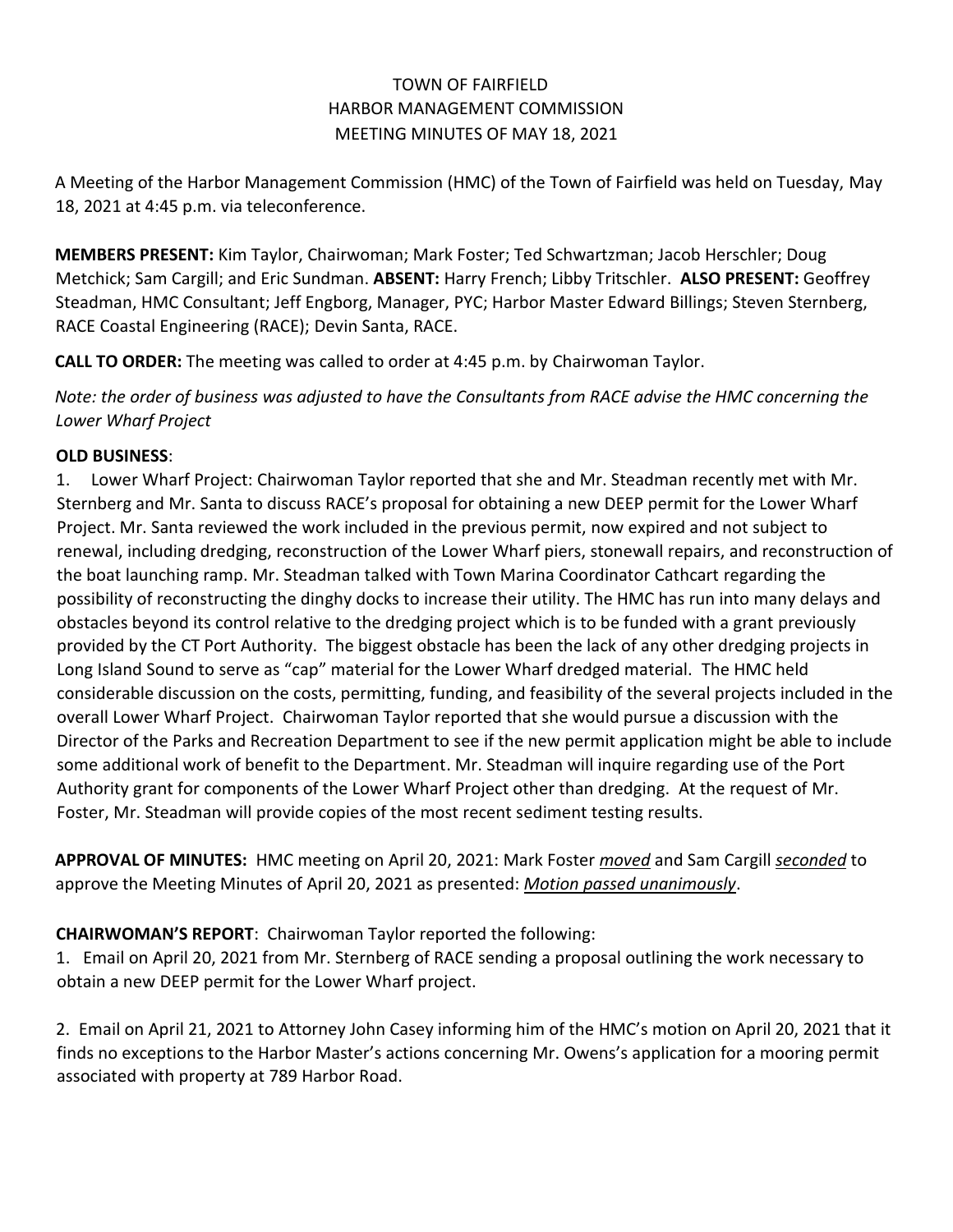3. Email on April 26, 2021 to Janice Deshais, DEEP hearing officer, requesting extension of the deadline for the HMC's written comments from May 15 to May 21, 2021 in the matter of Aquarion Water Company's application to DEEP to divert water from the Hemlocks Reservoir to southwestern Connecticut and potentially affecting the Mill River.

4. Email from Ms. Deshais, DEEP hearing officer granting the HMC's request to submit written comments to the end of business on May 21, 2021.

5. May 4, 2020 zoom meeting with Mr. Sternberg and Mr. Santa of RACE and Mr. Steadman to discuss the cost estimate and scope of work to obtain a new DEEP permit for work at the Lower Wharf.

6. May 4, 2020 attend via zoom the DEEP public hearing in connection with Aquarion Water Company's application to divert water from the Hemlocks Reservoir to southwestern Connecticut.

7. May 10, 2021 letter in accord with DEEP requirements from LandTech in connection with an application for a residential dock at 50 Bay Edge Court (outside of HMC jurisdiction).

### **OLD BUSINESS**:

- 1. Sand Management Project: Mr. Steadman and Mr. Foster: Mr. Steadman reported that he is working to coordinate a zoom meeting with the ACOE prior to an on-site meeting involving DEEP to review the ACOE channel dredging plans.
- 2. Mooring Committee: Mr. Herschler reported that the Mooring Committee met on May 12<sup>th</sup>. The HMC is still awaiting the Town's approval for the vessel donated to the HMC by the PYC. The Harbor Master is still awaiting receipt of renewal application documents from a handful of mooring permit renewal applicants.

**HARBOR MASTER'S REPORT**: Edward Billings, Harbor Master: Mr. Billings reported that there are still individuals who have not provided full documentation required for mooring permit renewal. There are approximately 65 individuals on the wait list. The FOIA request concerning the Owens application is still being reviewed; OnLine Mooring will also provide information. Although not many boats are currently in the Harbor, he anticipates that the number will increase after the first week of June.

### **OLD BUSINESS**:

4. Harbor Management Plan Update: Chairwoman Taylor reported that the Committee anticipates meeting again towards the end of the month.

5. Proposed Changes to Rules and Procedures: Mr. Herschler. Following Discussion, Jac Herschler *moved* and Mark Foster *seconded* to approve the Draft May 13, 2021 amendment to the Rules and Procedures, April 19, 2021 proposed update to the Town Code Chapter 24, and April 19, 2021 Southport Harbor Mooring Tackle & Table of Fees. *Motion passed unanimously*.